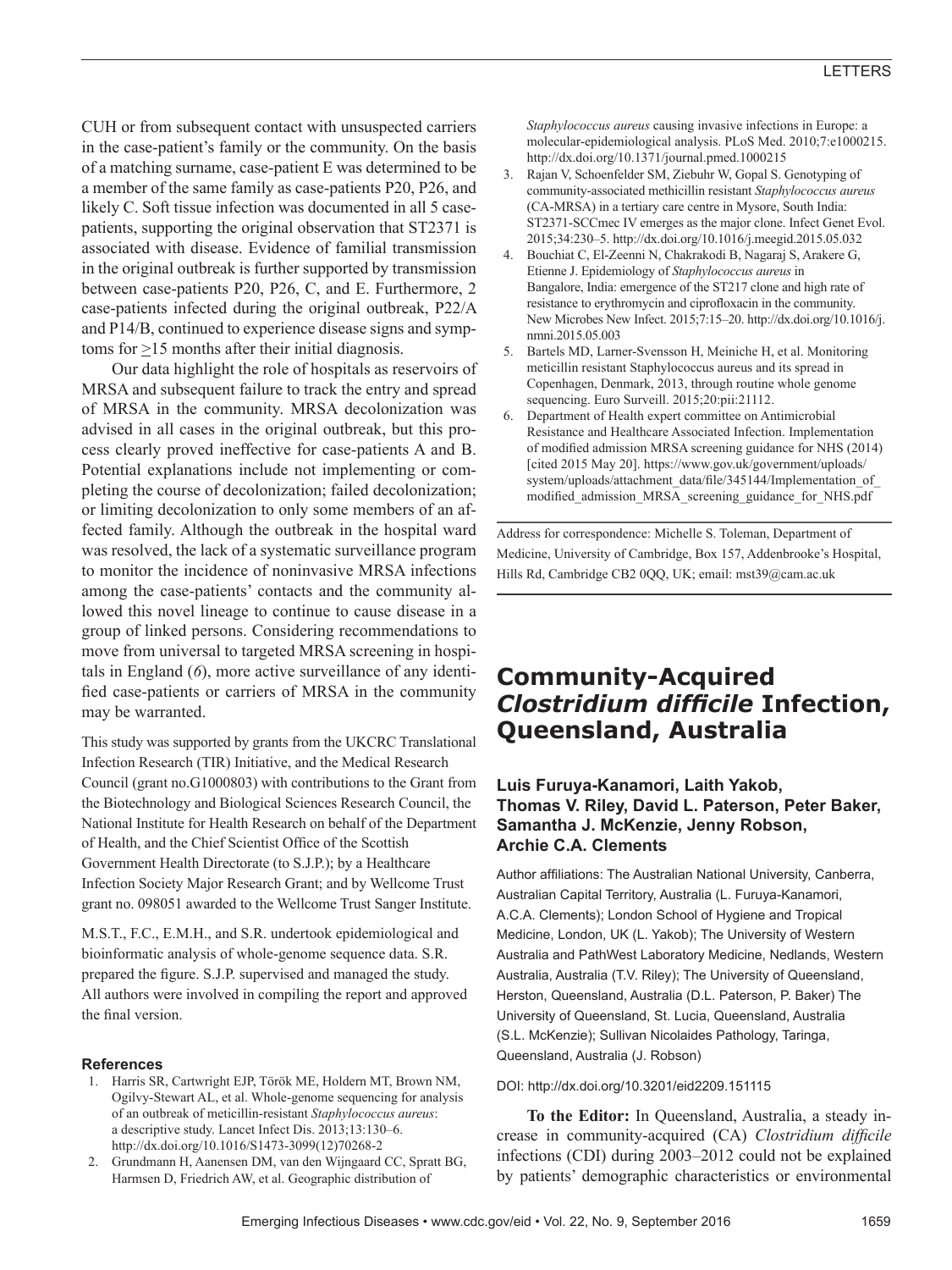## LETTERS

factors (*1*). Several risk factors have been implicated in the increased rates of CA-CDI, primarily exposure to antimicrobial drugs, gastric acid–suppression drugs, and corticosteroids (*2*). Given the recent rise in prescription of corticosteroids and proton pump inhibitors in Australia, we hypothesized that the observed increase in CA-CDI was associated with increased drug prescriptions.

To test our hypothesis, we analyzed a subset of data used in a previous study (*1*), which included fecal samples from patients seen by general practitioners in the community from January 2008 through December 2012. The samples were submitted to Sullivan Nicolaides Pathology (Taringa, Queensland, Australia) for *C. difficile* toxin gene detection. After samples submitted from healthcare facilities and nursing homes were excluded, the final dataset contained data from 14,330 fecal samples. We aggregated the data by patient sex, age categories, year, and statistical area level 4 (SA4). For each sex-age-year-SA4 group, we used as numerators the numbers of CA-CDI cases identified and as denominators the numbers of samples submitted for microbiological testing.

The Australian Department of Human Services provided data from the Pharmaceutical Benefits Scheme. The quantities of 11 anatomic therapeutic chemical drugs were accessed by patient sex, age group, year, and SA4. Corresponding with the CA-CDI data, medication data to be analyzed were then aggregated by sex, age group, year, and SA4.

For each medication, we built binomial logistic regression models, using CA-CDI status as the outcome, in a Bayesian framework, incorporating fixed effects for sex, age group, quantity of drug prescribed, year (2008–2012), and spatially unstructured random effects at the SA4 level. After performing an initial burn-in, we stored and summarized 1,000 values from the posterior distribution of each parameter by using descriptive statistics (posterior mean, 95% posterior credible interval [95% CrI], and p value). We examined multiple pairwise comparisons of CA-CDI and medication exposure; thus, we used the Holm adjustment for p values to avoid inflation and to control the familywise error rate.

Of the 14,330 fecal samples tested, 1,430 (10%) were positive for *C. difficile*. The proportion of positive fecal samples increased over the 5-year period, from 7.10% in 2008 to 12.72% in 2011 and 11.48% in 2012 (p<0.001). After adjusting the regression models for sex, age group, temporal pattern, and spatial distribution, we found that exposure to antimycobacterial drugs (odds ratio  $[OR]$  1.09; 95% CrI 1.02–1.16) and anthelmintic drugs (OR 1.07; 95% CrI 1.01–1.13) were associated with increased odds of CA-CDI. After post hoc Holm adjustments, no statistically significant association between medication exposure and CA-CDI was observed (Table).

Our findings suggest that the increase in CA-CDI proportion was not associated with population-level medication exposure in Queensland during 2008–2012. CA-CDI epidemiology in Queensland might be driven by a group of factors other than medication exposure, such as transmission of the pathogen from food, animals, or hospitals into the community. Studies have confirmed the risk for foodborne and animalborne spread of *C. difficile* into the community (*3*). In Australia and New Zealand, importation of onions and garlic from the United States and Mexico might be responsible for increased CDI cases during Southern Hemisphere summers (*4*), and high prevalence of *C. difficile* colonization in piglets has been identified (*5*). However, the role of these factors in leading to CA-CDI cases remains unknown.

A recent contact tracing study in the United Kingdom demonstrated that a considerable proportion of CDIs among patients in healthcare settings originated from the community (*6*); this finding was supported by another study, which showed that in Queensland, more than two thirds of patients with CA-CDI required hospitalization (*7*). Currently, there is no evidence of a reverse-infection route (healthcare-acquired CDI being transmitted to persons in the community). However, Sethi et al. documented environmental shedding of *C. difficile* by inpatients for several weeks after resolution of symptoms (*8*). Therefore, the possibility that asymptomatic patients might be a source of transmission after hospital discharge needs to be examined. In recent years, epidemiologic models

| Table. Binomial logistic regression models for medication exposure adjusted for sex, age group, temporal pattern, and spatial |                                    |         |                       |
|-------------------------------------------------------------------------------------------------------------------------------|------------------------------------|---------|-----------------------|
| distribution among patients with community-acquired Clostridium difficile infection, Queensland, Australia, 2003–2012         |                                    |         |                       |
| Medication exposure                                                                                                           | Odds ratio (95% credible interval) | p value | Holm-adjusted p value |
| Drugs for acid-related disorders                                                                                              | 1.052 (0.943-1.163)                | 0.348   | 0.819                 |
| Drugs for constipation                                                                                                        | 1.056 (0.963-1.151)                | 0.235   | 0.781                 |
| Antidiarrheal drugs                                                                                                           | 1.106 (0.994-1.218)                | 0.051   | 0.379                 |
| Antithrombotic drugs                                                                                                          | 1.073 (0.955-1.197)                | 0.224   | 0.781                 |
| Corticosteroids for systemic use                                                                                              | 1.043 (0.952-1.133)                | 0.348   | 0.819                 |
| Antibacterial drugs for systemic use                                                                                          | 1.083 (0.990-1.174)                | 0.067   | 0.425                 |
| Antimycotic drugs for systemic use                                                                                            | 1.035 (0.944-1.126)                | 0.454   | 0.819                 |
| Antimicrobial drugs for mycobacterial infections                                                                              | $1.089(1.023 - 1.155)$             | 0.006   | 0.063                 |
| Anti-inflammatory drugs                                                                                                       | 1.070 (0.970-1.170)                | 0.158   | 0.700                 |
| Antiprotozoal drugs                                                                                                           | 1.037 (0.953-1.123)                | 0.394   | 0.819                 |
| Anthelminthic drugs                                                                                                           | 1.068 (1.008-1.127)                | 0.021   | 0.189                 |